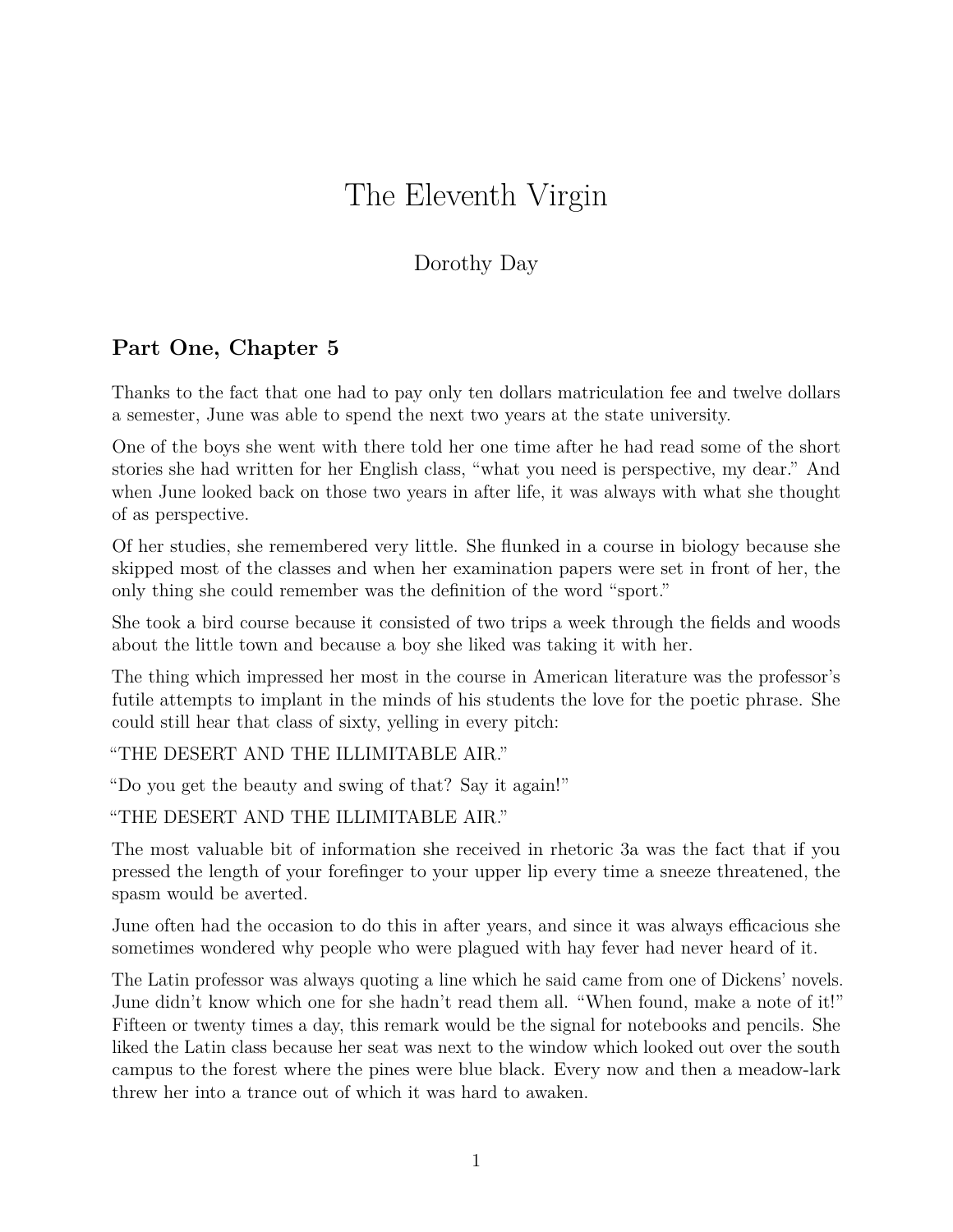What stood out most clearly in her university life were the jobs she held in order to earn board and room and pocket-money.

At the home of one professor where June washed dishes for her lunch and supper, it was necessary to say grace before eating. The three children said it, the old grandmother said it, the professor said it, his wife said it, and June had to say it too. Its simplicity made it very hard to say.

\*"Be present at our table, Lord.\*

*Be here and every where, Adored. Bless Thou this food and grant that we May feast in Paradise with Thee."*

There was the job of the four babies, all under five years of age, and when one of them went to sleep, another would awaken it by crying. (Their sex was hard to determine.) And when June went into another room looking for a dry diaper for this one, still another would take the opportunity to fall off the couch. At one time, all of them were howling together and then June had to gather them up in her arms which were long enough to go around, fortunately, and finding an upholstered rocking-chair big enough to swallow them all, sang them to sleep. It was smothering work.

Occasionally she had to scrub floors and beat rugs, and once she had to wash baby clothes and all the skin peeled off her knuckles. She swore over such work, but having accepted the job she could not turn it down when she found out what it was.

Working for the Y.W.C.A. was difficult. For a while June set the tables and changed the linen for one hundred and fifty students and in return received her board. For several months she washed dishes after the one hundred and fifty (with two girls to help her dry them) and realized how simple a thing it was to wash dishes for a family of six.

After that she moved her belongings into the home of a bootlegger to assist his wife in the care of the children and in return received board and room. June didn't know she was working for a bootlegger and probably wouldn't have minded. What forced her to leave was the evident amorous intention of her employer.

Then there was Mrs. Wittle who was expecting her second baby in July. She was "three months gone" as she explained to June. And every afternoon at four when June came in from her last class, Mrs. Wittle gave her some flannels or diapers to hem and told her how it felt to be a prospective mother.

"It's so long since I had Edwin," she told the girl, "that I've forgotten all about it and I'm absolutely terrified. And haven't you always heard it was dangerous to have a baby at my age? I'm thirty-eight, you know."

"Mother was forty when she had her last baby," June comforted her, "and it didn't bother her a bit. She told me it was nothing at all and women made entirely too much fuss about such things."

"Some women have an easier time than others," Mrs. Wittle said gloomily.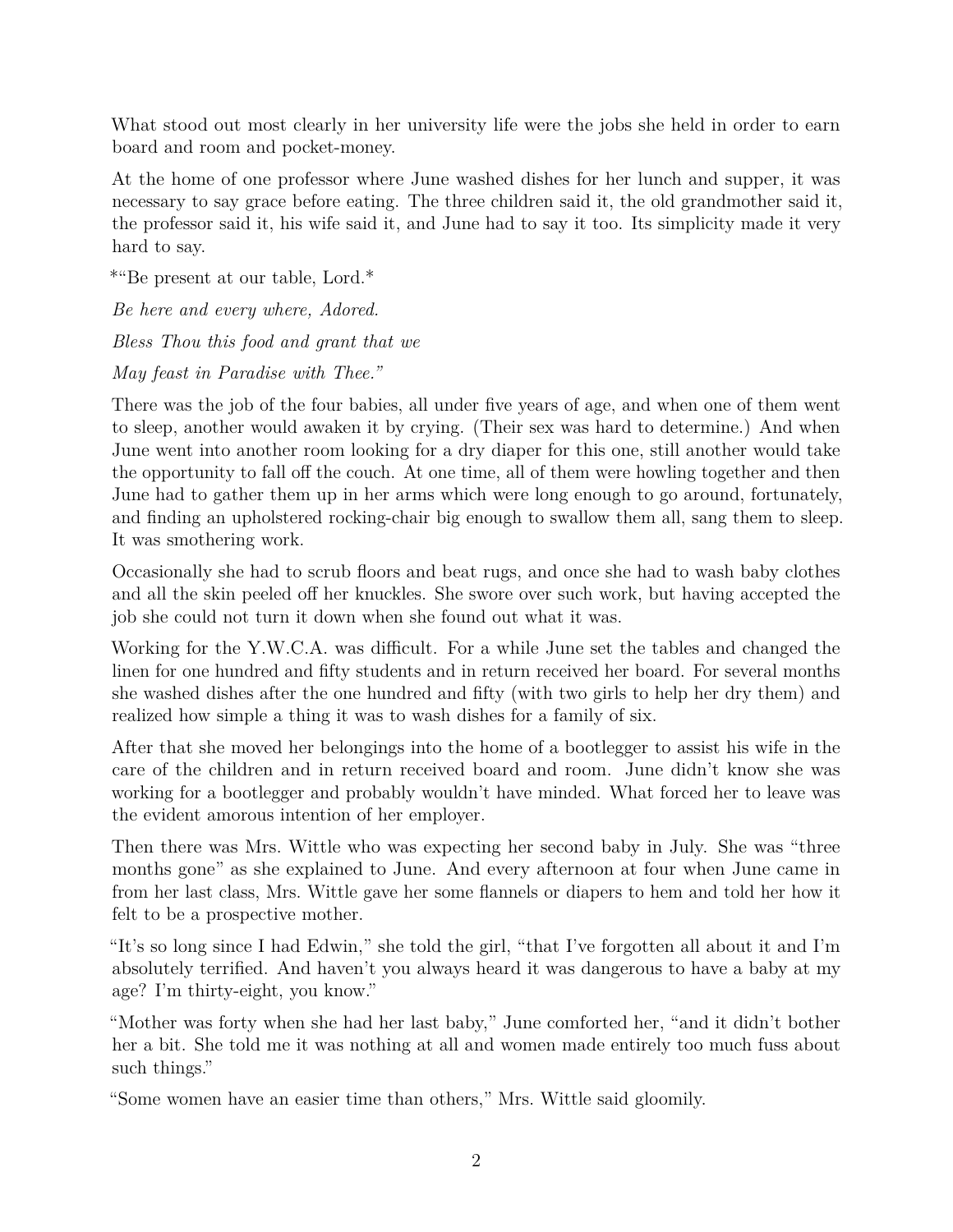June found her in tears one afternoon over a book of Upton Sinclair's. "Just listen to *this*, June," she almost wailed, and between the snuffles read an elaborately detailed scene of the birth of a child.

"Now isn't that horrible? I had forgotten it was as bad as all that. Oh, oh, oh!"

"I think it's disgusting—I mean for a man to write stuff like that. It would be different if it were a woman. I suppose he hung over his wife's bed while she was having a baby, carefully observing in order to make copy of it."

"He might have gone to a hospital," Mrs. Wittle suggested, in the writer's defense.

"But they don't let young authors in the maternity wards of hospitals to watch the birth of children."

"It is a rather disgusting idea, isn't it," Mrs. Wittle agreed, "a man watching his wife with scientific interest while she was in such agony. It's humiliating enough to have to lie still and holler while you're performing such an important piece of work."

"It does take away some of the dignity of motherhood, I should think. When a woman has to lie still and protest at the top of her voice, it makes her seem such a passive instrument instead of an active one—a child-bearer."

"I've been thinking of it all afternoon," and Mrs. Wittle almost began to weep again, "and I think it's outrageous that women should have to suffer so. Here they've been bringing children into the world for thousands of years, and they're doing it in the same prehistoric way—a little chloroform maybe, but a lot of good that does! If it was men who had to bear children, you can bet doctors and scientists would find an easier way of doing it."

"Yes, and they glorify it and put a halo around motherhood, I suppose, so that we'll keep on doing it," June put in, becoming ardently feminist. "It would be much better if it could be regulated. First the woman should have a baby, then the man. The discomfort would be more evenly divided that way."

That night at supper the subject was rehashed, somewhat to June's embarrassment, for Mrs. Wittle insisted on reading aloud the most gruesome bits of the story and commenting on them, every minute remembering more of her early agony. The cause of it sat very still in his chair, lest attention be called to him and he be sent out of the room. It was the custom of the Wittles to speak freely before Edwin, Mr. Wittle being something of a modern educationist, but occasionally in the midst of a most interesting discussion, Edwin found himself suddenly on an errand.

The next afternoon Mrs. Wittle remembered that in her distress she had forgotten to tell June about the rape which had occurred earlier in the book, and unable to convey all the excitement, turned to reading it aloud.

"For my part," Mrs. Wittle said as she put the book down, "I don't see why it didn't happen long before. It seems to me the physical side of marriage is the most important one and how these two people lived together so long!—why it's contrary to human nature."

"My instructor said that the American race were as a rule so reticent about sex that they laid too much stress on the frankness of French literature. That applies not only to the people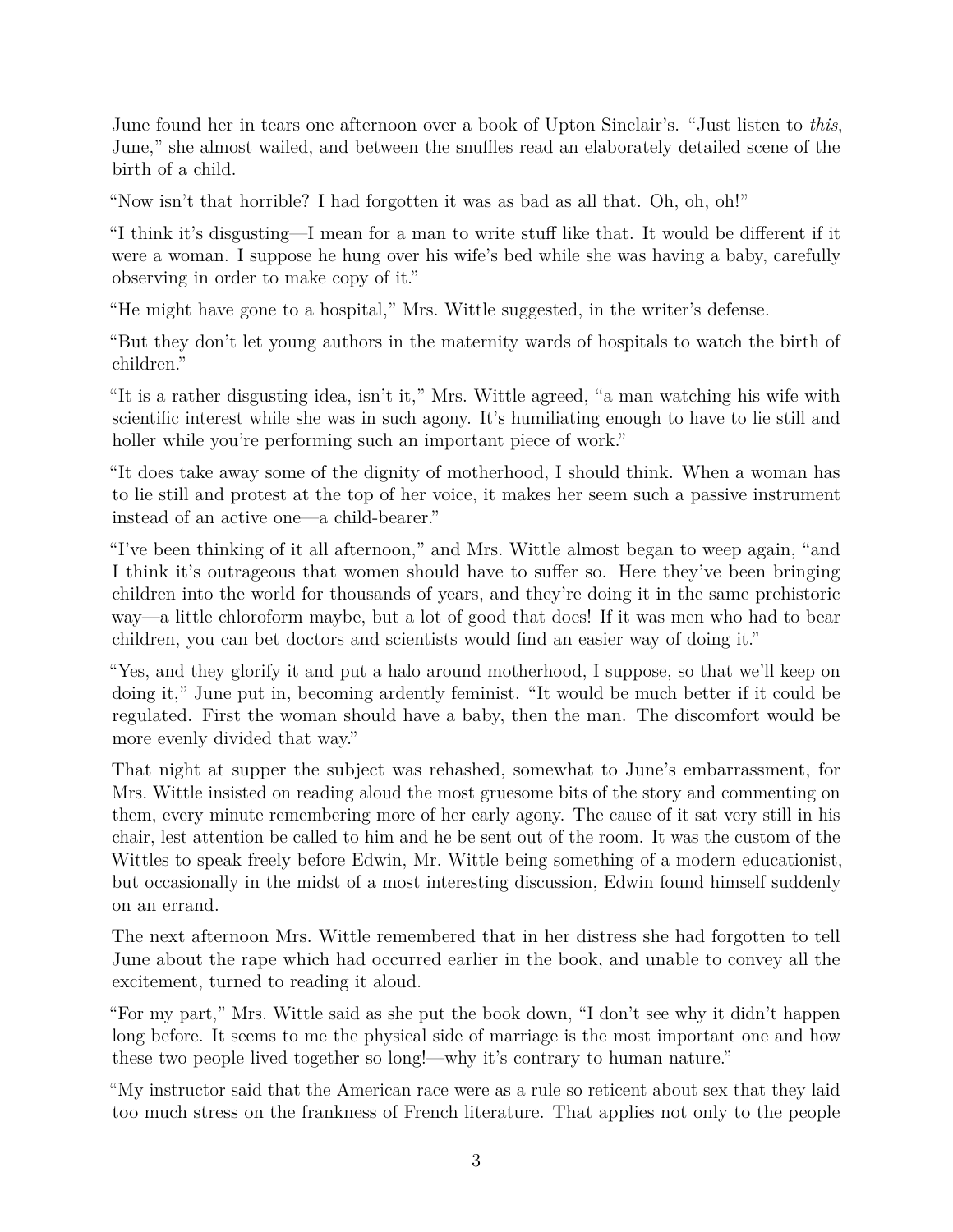who read, but to the people who write. When they are frank, they go to such extremes," June said.

Not yet having read enough of Dr. Wittle's library (he was professor of psychology) June could not give expression to her ideas as to suppressions. But Mrs. Wittle was not interested in generalities. She preferred debating whether or not rape was possible; cited cases in the newspapers, the opinions of her friends; told of things that had happened in her town when she was a girl; things that she had heard had happened in other towns.

She hated to have June leave her to prepare supper.

For a month breakfasts were embarrassing meals to June. At that time investigations were being made in the city into the activities of midwives and every morning the most lurid of the newspapers was delivered at the Wittle door.

After the editorial page had been torn out for Dr. Wittle, the rest of the paper was Mrs. Wittle's in which to scavenge for news of salacious interest.

The most interesting bits were read aloud and were greeted with non-committal grunts by Dr. Wittle who had his sheets propped up before him.

"What different ways are there for performing abortions? Have you ever heard, June? I must ask Mrs. Bigley when she comes over this afternoon."

"Oh, here's a sad case. Young girl, eighteen, consulted Dr. S.—and told him that—"

It wasn't only from Mrs. Wittle that June was beginning to learn of sexual problems. Dr. Wittle's library was an extensive one and contained not only some valuable works on psychology and education which June availed herself of, but also books on sexual pathology by Havelock Ellis, Forel, Krafft-Ebing, Brill and Freud. For the most part, she was repelled by what she read. She preferred her early glamorous idea of life and blotted out of her mind, as much as she could, the glimpse into the abnormal which her reading had given her.

Even though June didn't remember what she learned in classes, she would always remember the instructors. There was one group especially which afforded her a great deal of delight. And once she and her room-mate were invited to tea by Mr. Lord, their instructor in rhetoric that semester.

He was a very blonde, enthusiastic young man who tried to hide his enthusiasm by a drawl, rendered more effective by a Harvard accent (he had graduated from a western college). In the heat of discussion he almost lost his drawl and recovered it with a gasp, and as this was often, his discourses were punctuated with abrupt intakings of breath. He was one of a little group of English instructors who professed themselves modern and unfettered. It was rumored about the campus that indeed some of them were living together, perhaps Miss Hubbard and Mr. Lord, or maybe Miss Hubbard and Mr. Fenton. Nobody knew. Although there were other women in the group, everybody suspected Miss Hubbard because she read Oscar Wilde's poetry aloud to her classes. An ephemeral flavor of sex hovered around her, and young men were drawn to her classes and held there.

What clinched the matter was the report that she had read those verses of Swinburne in which the lines occur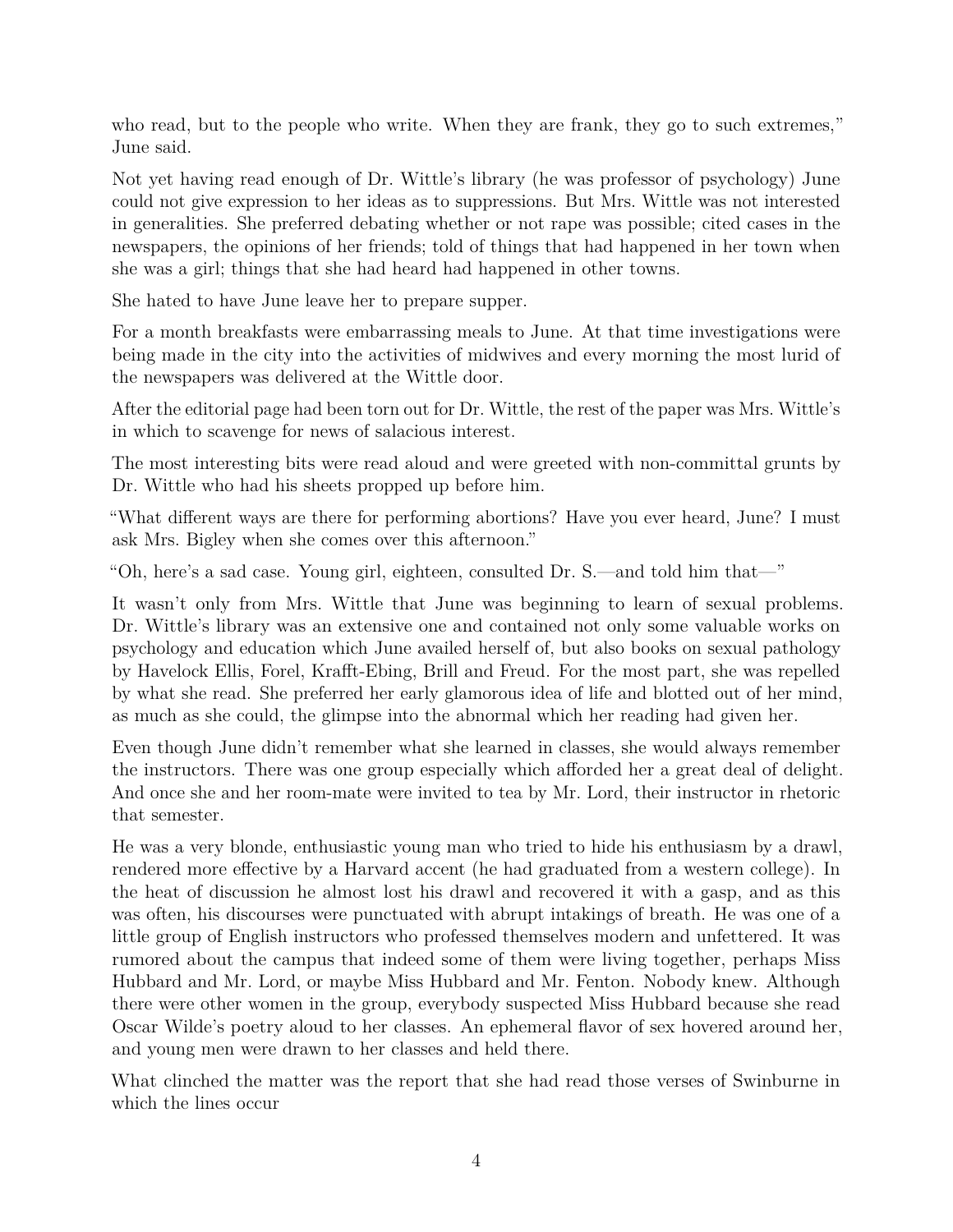\*"Curled snakes that are fed from my breast\*

*Bit hard lest remembrance come after*

*And press with new lips where you pressed."*

It was decided then once and for all that she was living with some one—not exactly immoral, but unmoral, it is true. Lots of literary people were like that and it was understood she was writing a book.

So her angularity of form and feature was endowed with a decadent grace in the eyes of her students and the gasping blondness of Mr. Lord and the stentorian triteness of Mr. Fenton were disregarded in the awe they aroused as possible inspirers of passion.

There were a few other young men and women in the same group—all instructors and all taking postgraduate courses, but these three stood out by their enthusiasm for things literary.

It was rumored about the campus that at a picnic given by this group, some students came upon them engaged in theatricals. Mr. Lord was said to have been clothed only in his B.V.D.'s and a tiger skin (Miss Hubbard had one on her library floor) and was declaiming George Bernard Shaw while his blond shock of hair waved over his face. This report served only to turn the students of English to Shaw.

Mr. Fenton had an apartment in one of the large new apartment houses which had been built overlooking the campus and in which the more wealthy students had furnished flats.

When the girls arrived, the tea-party was in full progress. Mr. Lord and Miss Hubbard were sitting side by side on a couch and leading the conversation.

"But how can one really *know* without a trial marriage?" Miss Hubbard was saying languidly, while her bright sharp eyes sparkled around the group. And perhaps there was no answer because of the general rustle, attendant on the arrival of June and her roommate Regina. Then when Miss Hubbard assured June that there was plenty of room on the couch and Mr. Fenton had placed another chair for Regina, Mr. Lord brought back the conversation to where it was when the girls entered.

"How can one really know," repeated Miss Hubbard, full of the italics of earnestness.

"Know what?" Regina startled them all by asking.

But such a question could never be answered directly and Miss Hubbard went on, "The only true mating is a complete harmony of the spiritual, mental and physical—and preferably in that order, my dear."

"But surely that's the usual order. We usually get acquainted with a man before we marry him," Regina put in matter-of-factly.

"Not at all," boomed Mr. Fenton. "Too many young things are attracted by mere physical passion." A slight stir passed over the room. "They know little or nothing of their mate's intellectual or spiritual life and care even less. In fact," he went on in his best class-room manner, "it is by the sublimation of passion, or rather, the directing of it into higher channels that we arrive at the basis of an understanding."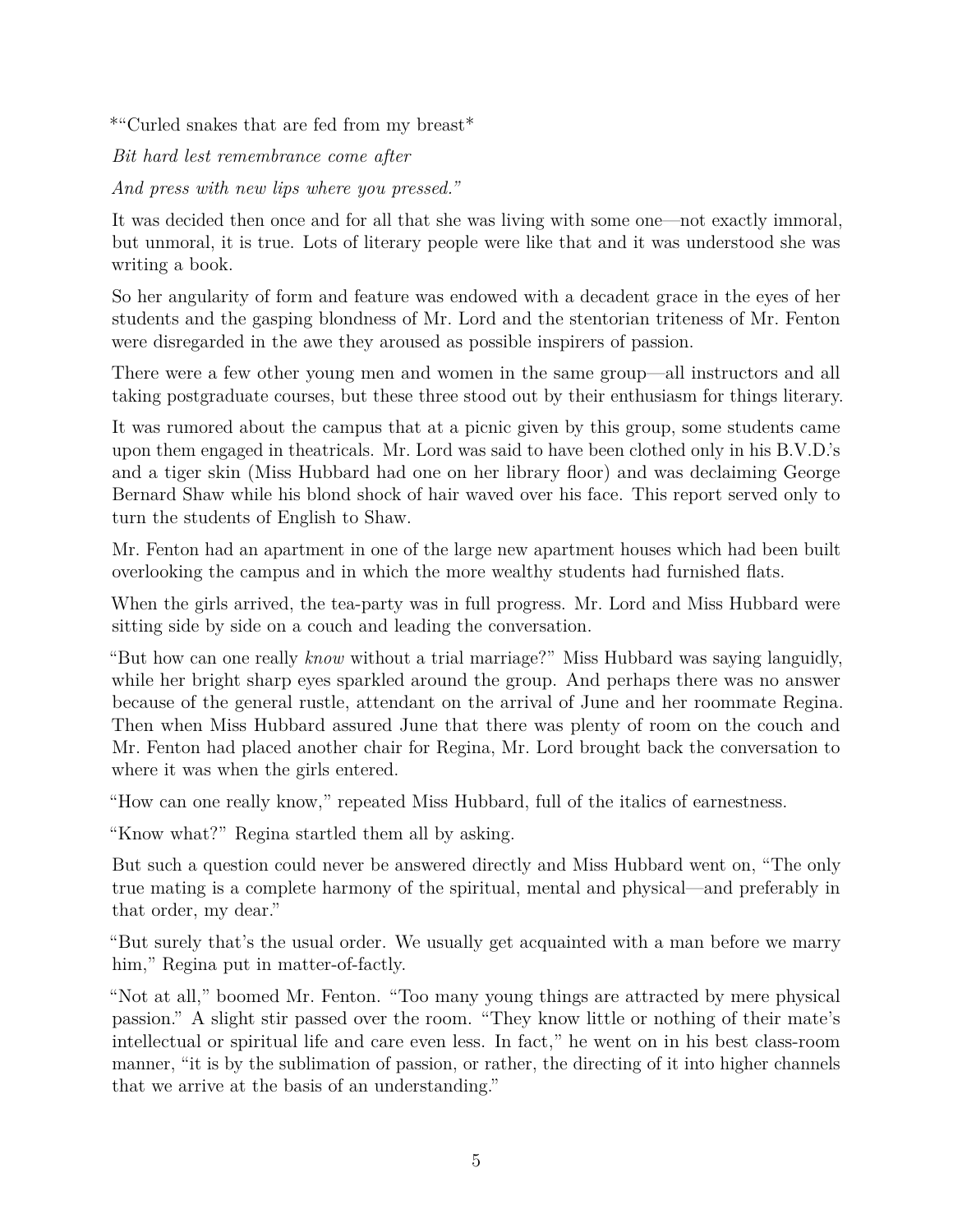The ladies nodded in agreement. Somehow it was more fitting for a man to speak of passion than a woman.

"But how long should a trial marriage last before one can really know?" spoke up Miss Smythe, English 2b, sitting on the edge of her chair and twitching with interest.

This question, couched in her own italics, was a little too direct for Miss Hubbard, who went on, "I don't know that I wouldn't advise a rather full experience for women before marriage. How else can we get into direct contact with the intricate nature of man?"

Another little stir, this time masculine. Mr. Lord "hawed" rather loudly, settling himself more firmly between June and Miss Hubbard, and as the "haw" was understood to be the preface to a speech, every one kept silent.

"And when you speak of full experience, I presume you are thinking of a single standard for men and women—"

"Yes, yes! That women should be allowed the freedom from condemnation that man enjoys, since in having freedom, it is generally understood that they will exercise it with the moderation natural to their sensibilities."

"But isn't that presupposing"—June unconsciously fell into the didactic tone of the others. "But isn't that presupposing that the mental and spiritual can only be reached through the physical?"

"Or do you mean Platonic trial marriages?" Regina contributed.

"You have to take into consideration the nature of the man and woman involved," Miss Hubbard said gently, as from a height.

"Then too," Miss Smythe reminded them, "one must remember the emotional wave line of women which stands in contradistinction to the steady even flow of that of man. After all, one cannot ignore the physiological basis of existence. According to recent tests made by Dr. Peraugh," then remembering that the explanation of the tests was couched in language perhaps not fit for the ears of undergraduates and mixed company, she paused.

"You mean those published in 'Eros'?" Mr. Fenton helped her out.

"Quite so," Miss Hubbard agreed. "And do you remember those in an earlier issue which proved that woman's brain is fully equal to a man's and quite as capable of grappling with problems of state. There can be no doubt therefore that Pompadour and du Barry swayed the rulers of France, not through physical charm, but through their mental and spiritual qualities."

"But I can't see that their physical qualities weren't the basis," June protested. "If du Barry hadn't been beautiful she would have always been a milliner's apprentice. As it was, she attracted men, and they were the ones who educated her till she passed out of their hands and became Louis XV's mistress."

"You are getting down to specific cases, my dear," Miss Hubbard reminded her, but before she could raise the conversation to generalities again, Regina had pitched in.

"I liked du Barry," she assured them. "She was so beautifully frank. When she discovered in her footman an old lover of hers, she honestly confessed in her memoirs to falling a victim to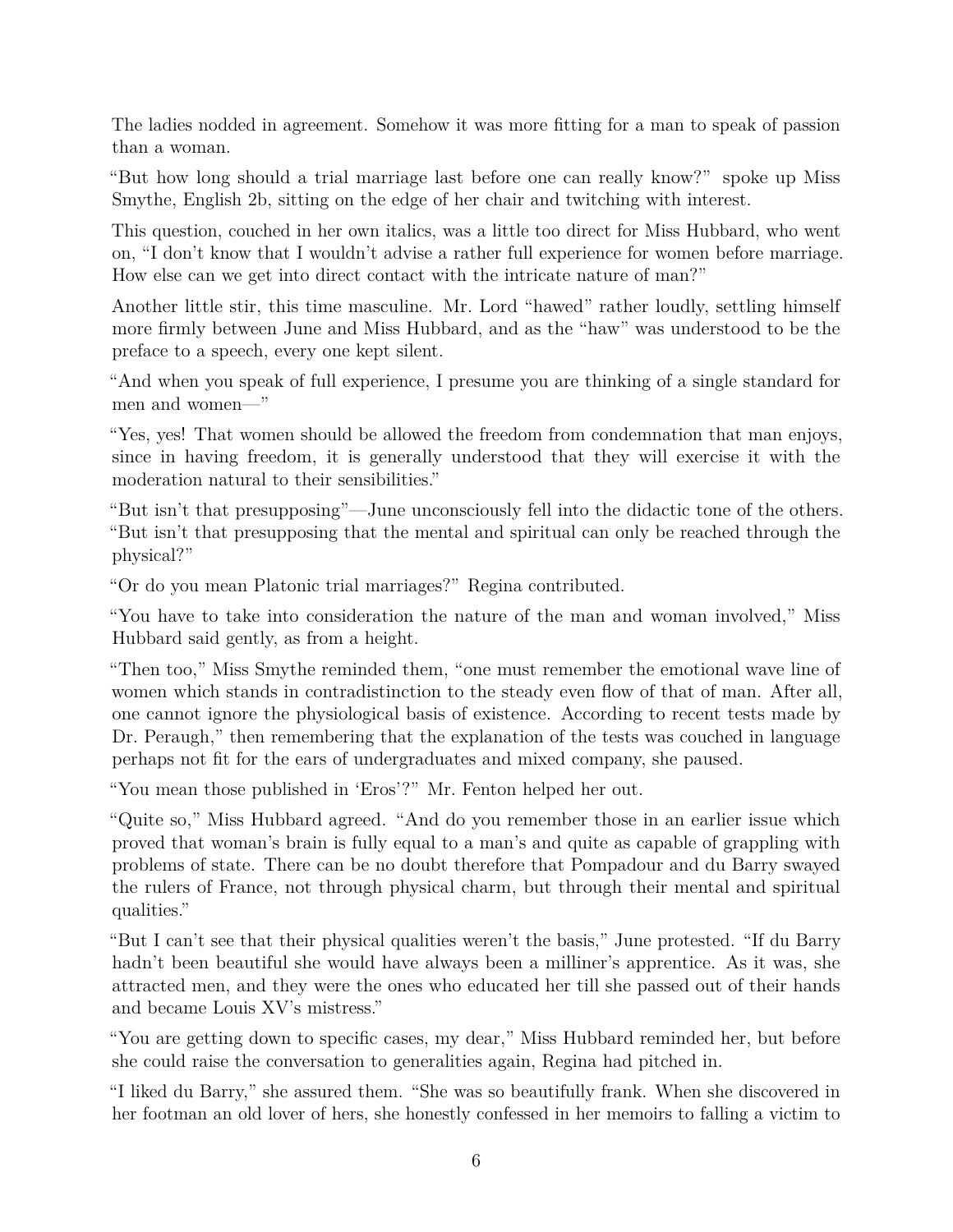his charms and being faithless to the king and didn't try to excuse herself. All she did was to admit she was a flighty creature and dismiss him from her service for fear she'd fall again."

"You must remember that French literature," said Mr. Lord, succeeding where Miss Hubbard had failed, "is not restricted in the sense that English literature is. This freedom is apt to lead us to lay undue emphasis on that frankness and our reticence."

"But then there is always the implication," Miss Smythe hastened to say, "of character in our sublimest moments. You must remember those lines of Henley—

\*"'Some starlit garden grey with dew\*

*Some chamber flushed with wine and fire*

*What matters so that I and you*

*Are worthy of our desire." '*

"Ah! 'Worthy'! That is the point," said Miss Hubbard softly. "And those other lines—

\*"Some moment that will magnify the universal\*

*soul,*

*And quicken and control."*

The usual pause that separates a quotation from the rest of the conversation fell and the guests began to deposit their empty cups and saucers on the center table and to brush the crumbs from their knees. And in the pause Regina jumped up.

"Lordy, an editorial conference at five, and we're late," she reminded June.

"You *must* come again," Mr. Fenton assured them.

"Yes, it has been very interesting," was all the girls could say and as they went out they could hear Miss Hubbard italicizing—" 'Youth shows but half. See all. Be not afraid,' " and Mr. Lord's "Quite so!"

"Do you suppose they hang over their teacups and worry about sex every afternoon?" June asked Regina as they were getting into bed that night to read history for an hour before going to sleep.

"I wonder why they don't live a full life as Miss Hubbard called it. Then they wouldn't spend so much time gabbling about it."

"I don't believe for one minute that she's living with anybody, Regina. You know the rumors that go around the campus. This is the way it looks to me. Mr. Lord, probably, is urging her to take the fatal step and she feels she is in danger of doing it. That gives her a feeling of superiority over the other old maid instructors and she speaks with authority. But if she had taken it, she wouldn't talk so much about it, or if she did talk, what she'd say would have made more sense.

"Do you know, I'd like to write a theme for Mr. Lord only it would get me in a mess—"

"What sort of theme? Your brain is entirely too active, June." Regina settled back, glad to postpone the history reading for a time.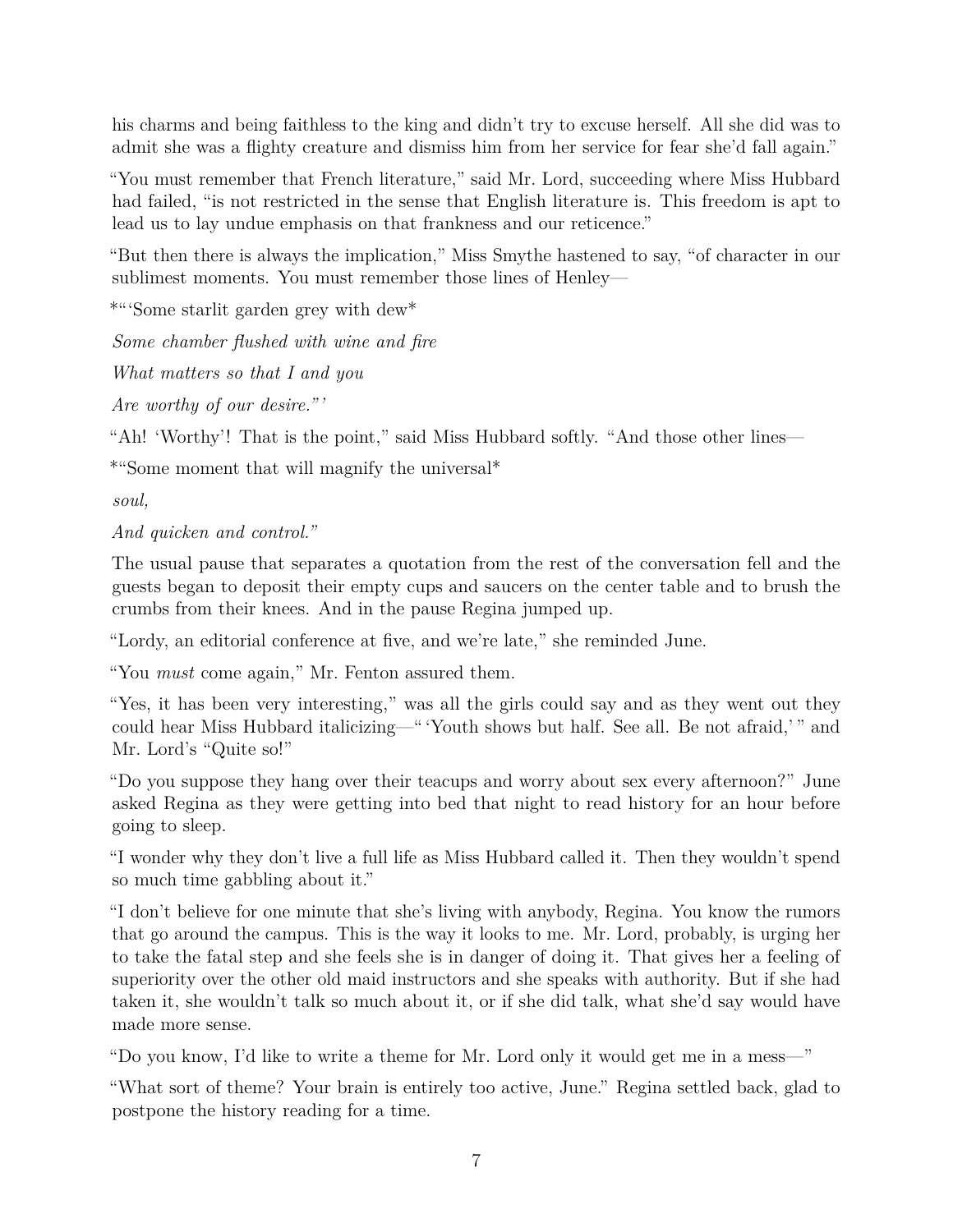"On those things they were talking about this afternoon." June pondered deeply. "Well in the first place, you know by all sorts of ways whether you like a man physically or not. You can tell without living with him first, I should think. And you can tell whether a man keeps himself clean and what sort of table manners he has, so you get an idea of what breakfast with him would be like in the morning. That's the physical side of it.

"On the other side, the mental and spiritual, all the men we know and talk to try to impress us with their mentality and they put their best mental clothes on for us just as a male bird displays all its beauty of coloring for the sake of the female. Not that they want to marry us. They just want our admiration, the same as we like theirs."

"That disposes of trial marriages, in a superficial way," Regina agreed.

"Unless a trial marriage lasted for several years," June went on very seriously, "it wouldn't do any good. For any shorter time, a man would feel that he's on his good behavior and just show off all the time—put his best foot first. Of course on a desert island the time could be shorter, but not in our present civilization when a man is away all day working and sometimes the woman, too.

"Then if you lived with one man for a year or so and got tired of him, physically and mentally and found he hadn't any depths to discover, then I should think you'd lack the courage to change and take another mate for fear you'd tire again.

"Such a course would just lead to promiscuity, I should think, even though it deserves a more dignified name than promiscuity."

"Promiscuity wouldn't be so bad," Regina said thoughtfully. "There's Madame du Barry. Think of the education you'd get by living with one man after another. That is, if you have a receptive mind and pick out intelligent men."

"But couldn't you get it without the physical side entering in?" June protested, a little shocked.

"No," Regina decided. "You'd get just the smattering of an education. If you want to make an intensive study, you'd have to live with the man who knew all you wanted to know. You see with women of brains, an intelligent man uses his mental charms rather than physical to captivate her."

"Yes, and when the personal equation enters in, you learn much more than when you're studying by yourself. I was slumping in history till you joined the class in January. Then I felt I had to go you one better, so I've been studying like mad ever since."

"I want a thorough knowledge of biology," Regina went on dreamily.

"But who would want to live with a man like Professor Hawkins"—June interrupted her practically.

Regina made a wry face. "That's the trouble. You've got to have a mental and physical combination and I suppose it's rare. No, I couldn't ever live with Professor Hawkins."

"Even if we were immoral—"

"No, unmoral," Regina corrected.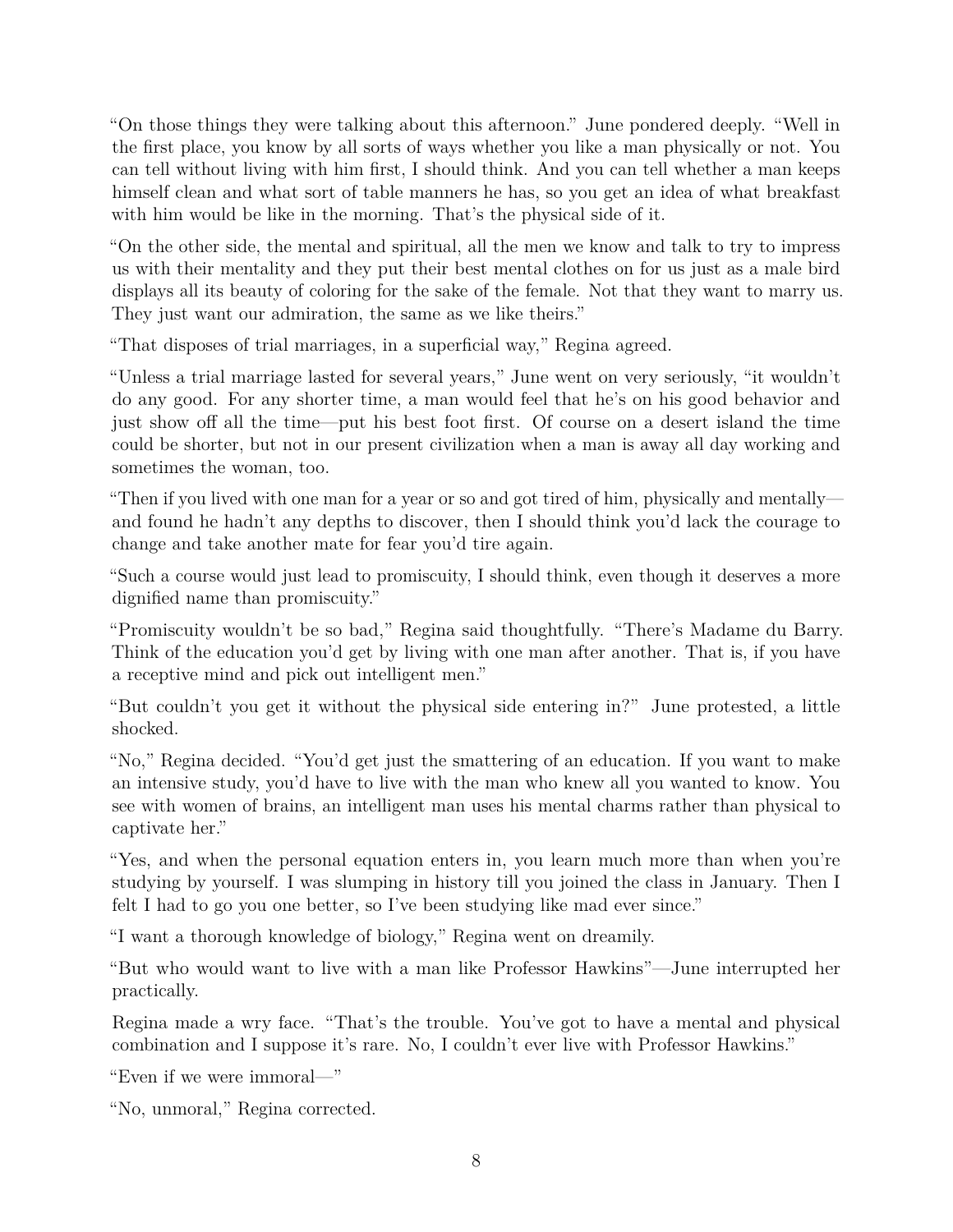"Either way. As long as you're independent about it, you don't care whether people call you the one or the other. Anyway, even if we were immoral we couldn't—we wouldn't have any opportunity—we probably wouldn't even be asked if we did have the opportunity of knowing them—to live with the men we wanted to; Anatole France, for instance, or Fritz Kreisler, or H.G. Wells. But think what we'd learn if we could!"

The girls sighed.

And there were the other conversations that would always be remembered. One morning Regina cut a class to interview Mrs. Rose Pastor Stokes who was lecturing at the university on socialism. The girls took turns getting stories for the school paper and the well known radical had fallen to Regina, much to her delight. She was still blazing with enthusiasm that afternoon at tea, and her eyes had red lights in them. Tomorrow she would talk with equal fire of Benvenuto Cellini but today radicalism, as expressed by Mrs. Stokes, flowed through her veins.

"What a wonder she is! Didn't you think she was stunning, June? Tall and distinguished and just as poised!" (Poised was one of Regina's favorite words at the time.)

"And she was so lovely to me. She said she had red hair the color of mine and that I reminded her of herself when she was a girl. That was a real compliment, I think. She told me how she worked in a factory on the East Side of New York when she was a girl and how she struggled for an education in the university settlement there. And this New York millionaire came along and married her. There's romance for you. It'll make a ripping story for tomorrow morning's paper. I'll write it after tea."

Socialism as a creed did not appeal to Regina. Perhaps it was because on the only occasions she had attended the Socialist local in the town, two of her instructors had been there, and held positions as executives in the branch. This was sufficient evidence that socialists were not persecuted, as she had imagined, and that free speech was not merely a phrase in the constitution. She could learn all she wanted on the subject from her economics professor, who was a well-read and non-partisan teacher. "I am an instructor," he once told them, "not a politician." So Regina, partly as a result of American indifference to politics and partly through a Nietzschean conviction that the mob wasn't worth assisting, learned just enough about socialism to pass her term examinations in political economy, and no more.

"I told Mrs. Stokes why I wasn't interested in Socialism and she laughed at me and said I was very young." Regina dimpled ruefully. "So I told her I would like to hear about her activities in the birth control movement, since they didn't teach that in Economics I b and didn't have a society in the town."

"You're not going to say anything about that in the *Mirror*," Regina's fiancé Ray broke in. "We'd be suppressed and probably we'd be canned."

"There you are—there's your free speech," pointed out Jim, who had his astute moments.

"Here is part of the feminist movement which people don't know about except when they pick up their papers and find out Mrs. Stokes has gone to jail for a month for distributing pamphlets on the subject. What wouldn't tenement mothers give to have one of those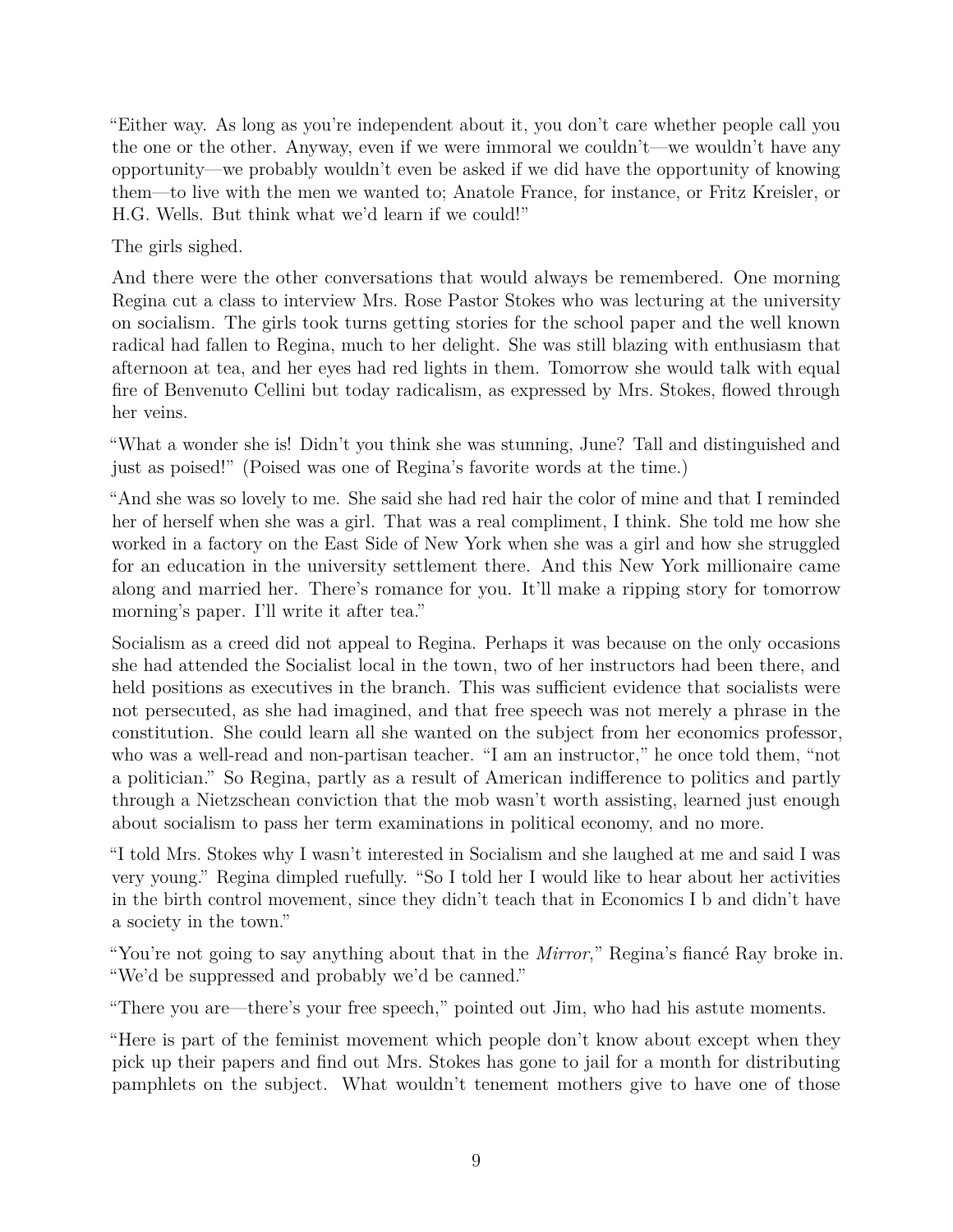pamphlets. But they haven't any chance to learn until the newspapers agitate for it and the legislature changes the laws. It's up to the press."

"You're editor, Jim. If Regina or I wrote an article on the history of the birth control movement, would you print it?" June asked.

"Nope."

"Of course not. You haven't the guts. But this is what would happen. The article would be printed and you and the person who wrote it would be called up before the dean and expelled. The rest of the staff would stand back of you, print a farewell edition of the paper, shouting for liberty and free speech, and they also would get kicked out. An uproar in a university of five thousand students wouldn't go unnoticed and just because Regina's father was President of the Board of Trade and Jim's father owns railroads, the big papers would make a stir. And in all the fuss, people would hear about birth control—it would be advertised, so to speak, and mothers would cry for it. And demand is always followed by supply—so there you are."

"I love the way we sit around and talk about what we could do," Regina sniffed. "Get a couple of people like Mrs. Stokes on the staff and something would be done."

"Bah! placed in the same situation we are, she'd do just what we do—nothing! Besides," Jim suddenly remembered, "I thought we decided last week we were Nietzscheans."

"That's one way of getting away from responsibilities," Regina protested, still under the influence of Mrs. Stokes.

"I'll stick to Nietzsche," June decided consistently. "Why give up several years of good fun and education and incur the wrath of the worthy Mr. Henreddy by fighting for a mob of stupid, dirty people. They haven't gumption enough to lift up their voices and complain. I'll fight for myself and for what I want and that will keep me busy, I guess. I'm not in danger of having babies yet a while, so why worry? And I want another sandwich!"

There were three poets who visited the university that year, and caused much discussion—John Masefield, Edgar Lee Masters and Vachel Lindsay.

Before the first arrived June cut all her classes, spent the day in the library, gloating over "The Everlasting Mercy," "The Widow in the Bye Street," "The Daffodil Fields" and "Dauber." Regina, Ray and Jim followed her example and there were energetic discussions of Masefield, Masters and Lindsay.

"It's a good thing we read Masefield's stuff before he got here," Regina said over the inevitable cup of tea. "In that huge auditorium he was the hardest man to hear! But I think he's a wonder."

"I think he was bashful, he sounded so muffled; but I'd much rather have a poet act that way. Lindsay was too flamboyant. As a matter of fact," June continued, "Masefield acted as though he were shy and unwilling. He probably needed the money. Books of poetry are never best sellers."

"I was all prepared not to like him," Ray confessed. "I have a prejudice against English writers coming over to America to be hailed as geniuses. We pay too little attention to our own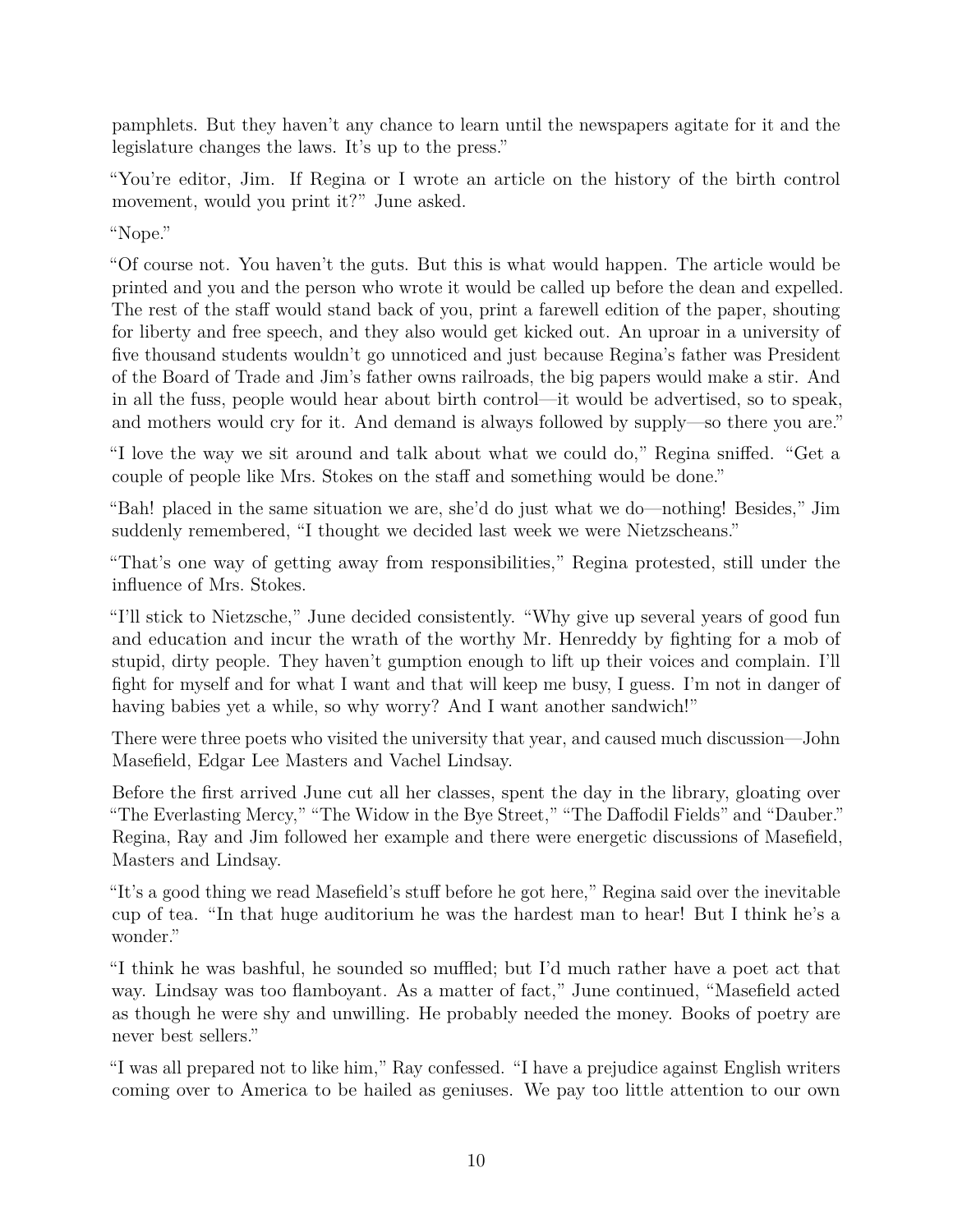product to know whether it's any good or not. We take English writers for granted. But Masefield's all right and I think his poetry's great stuff."

It was an opinion that was echoed by the several thousand students who went to hear him. And when it was rumored that Masefield had actually been a sailor, and had acted as assistant bartender in a New York saloon, there was a run on the library for his books. He was a man who had "lived," it was decided.

Whether free verse was really poetry was a much debated question for a time. Vachel Lindsay had declaimed verse of the open road, immaculately dressed in an evening suit.

"The incongruity of his dress and the roughness of his poetry sets me against him," Regina insisted. "Let him wander around the middle west dressed in corduroys and recite in the wheat fields if he wants to. The farmers and field hands probably looked on him as a lunatic, that is, unless he composed and chanted as he worked, pitching hay, for instance. He'd be like sailors with their chanteys in that case and in establishing a precedent all sorts of songs of the fields would crop up."

"I understand that's what he did do," June put in. "He worked in the fields, living the life of the people, and writing a poetry of the people. His songs are like the negro melodies in the south—they have real beauty—or like the cowboy songs which have never been well done.

"What I object to about the man is his misplaced enthusiasm in appearing before two or three thousand students who have little appreciation of art or beauty. If he'd blackened his face to recite 'General Booth Enters Heaven' they might have enjoyed his recitation as they would a minstrel show. As it was, his way of reciting was unprecedented and therefore ridiculous and they didn't catch at all the lilting music of it. I didn't myself until I read it the next day and got away from the spirit of the crowd in judging it."

Then came Edgar Lee Masters, not in person, but in the shape of a small green volume from which Mr. Lord read short "vitriolic" epitaphs. The adjective was Mr. Lord's.

Immediately rhetoric instructors were deluged with themes in free verse, and a free verse column appeared in the *Mirror*.

"It's a marvelous piece of work," Jim decreed. "Anybody who has lived in a small middle western town would know that. It's real poetry because it has a languorous, sad rhythm in it, a desolate undercurrent note that you feel in an ugly little town on a summer afternoon."

"You're inspired," June laughed. "I distrust it as poetry because everyone is so enthusiastic and is trying so hard to imitate it. They think it's easy. I'm something of a snob, I suppose, but I think true poetry is like true music, not to be appreciated by the multitude. Look at Germany. It produces Wagner, and people only accept him under protest and are bored to death if they have to sit through a Wagnerian opera. Most German music is sickly sentimental stuff—waltzes played by fat beery men on huge horns. That's what makes the multitude thrill.

"And look at us. We produce an Edgar Allan Poe—a great poet—and he dies of starvation. The crowd has never raved about him. But look at the furor about Masters. It's a vulgar enthusiasm in which I refuse to join."